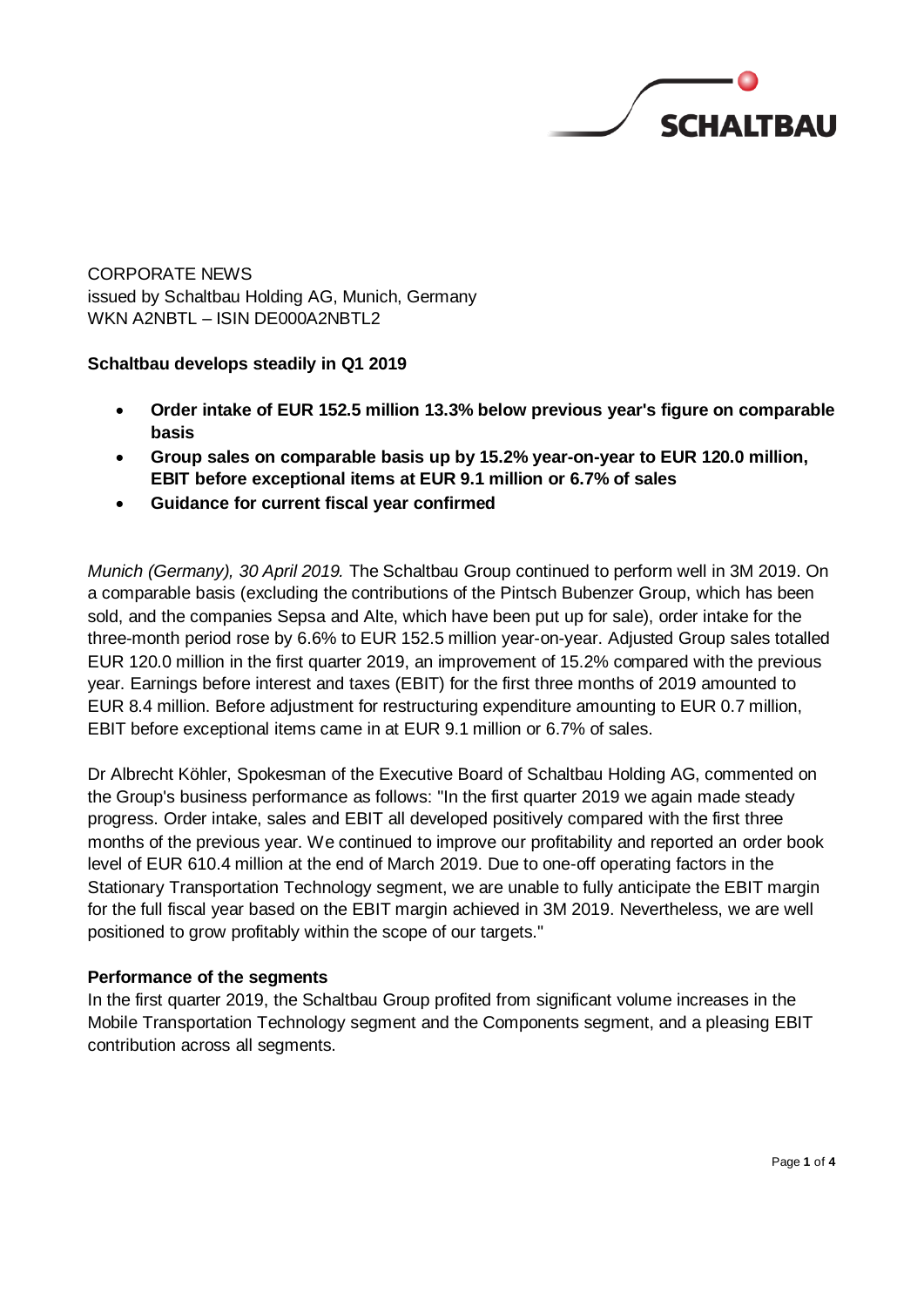

First-quarter order intake for the **Mobile Transportation Technology** segment totalled EUR 96.2 million, an improvement of 18.0% year-on-year. Segment sales also grew significantly by 15.3% to EUR 81.5 million, mainly on the back of the favourable business performance of the Bode Group. EBIT for the segment totalled EUR 3.4 million, compared with a negative EBIT of EUR 0.3 million one year earlier. Whereas EBIT in the first quarter 2018 was impacted by a negative contribution of EUR 1.7 million from the Spain-based subsidiary Alte (3M 2019: negative contribution of EUR 0.2 million), the positive sales performance and improvements in productivity had a significant impact on EBIT achieved in the first three months of 2019.

Order intake in the **Stationary Transportation Technology** segment was down year-on-year, mainly attributable to the sale of Pintsch Bubenzer in 3M 2018. Excluding Pintsch Bubenzer, this key performance indicator came in at EUR 16.1 million for the first quarter 2019, compared with EUR 17.8 million in the previous year. However, adjusted for Pintsch Bubenzer, sales for 3M 2019 totalled EUR 14.6 million, significantly up on the previous year's figure of EUR 8.5 million, primarily caused by a number of customer-related project delays from the previous year. Segment EBIT improved to EUR 1.1 million, compared with a negative EUR 3.5 million one year earlier. The positive development is mainly attributable to the sale of platform screen doors in Brazil and change orders, which are not expected to be fully repeated in the coming quarters.

Order intake for the **Components** segment in the first quarter 2019 amounted to EUR 46.8 million, which was 15.8% above the previous year's figure of EUR 40.4 million. Sales also developed well, increasing by 5.4% to EUR 38.7 million, driven by the breadth of the product portfolio, which includes electrotechnical switches, connectors and master controllers. EBIT came in at EUR 7.1 million, compared with EUR 8.3 million one year earlier. The decline in what is still an excellent level of operating profitability in this segment can be explained by the recruitment of a limited number of new employees who will provide commensurate support for growth going forward.

## **Positive outlook confirmed**

Due to the good first-quarter performance, management confirms its forecast for the current fiscal year. The Schaltbau Group continues to predict an improved business performance compared with the previous year as well as further reductions in costs, largely based on measures that have already been introduced as well as on continual improvements. Excluding the two companies Sepsa and Alte, which have both been put up for sale, in 2019 the Schaltbau Group expects to generate sales in the region of EUR 480-500 million and an EBIT margin in the region of 5-6% before exceptional items.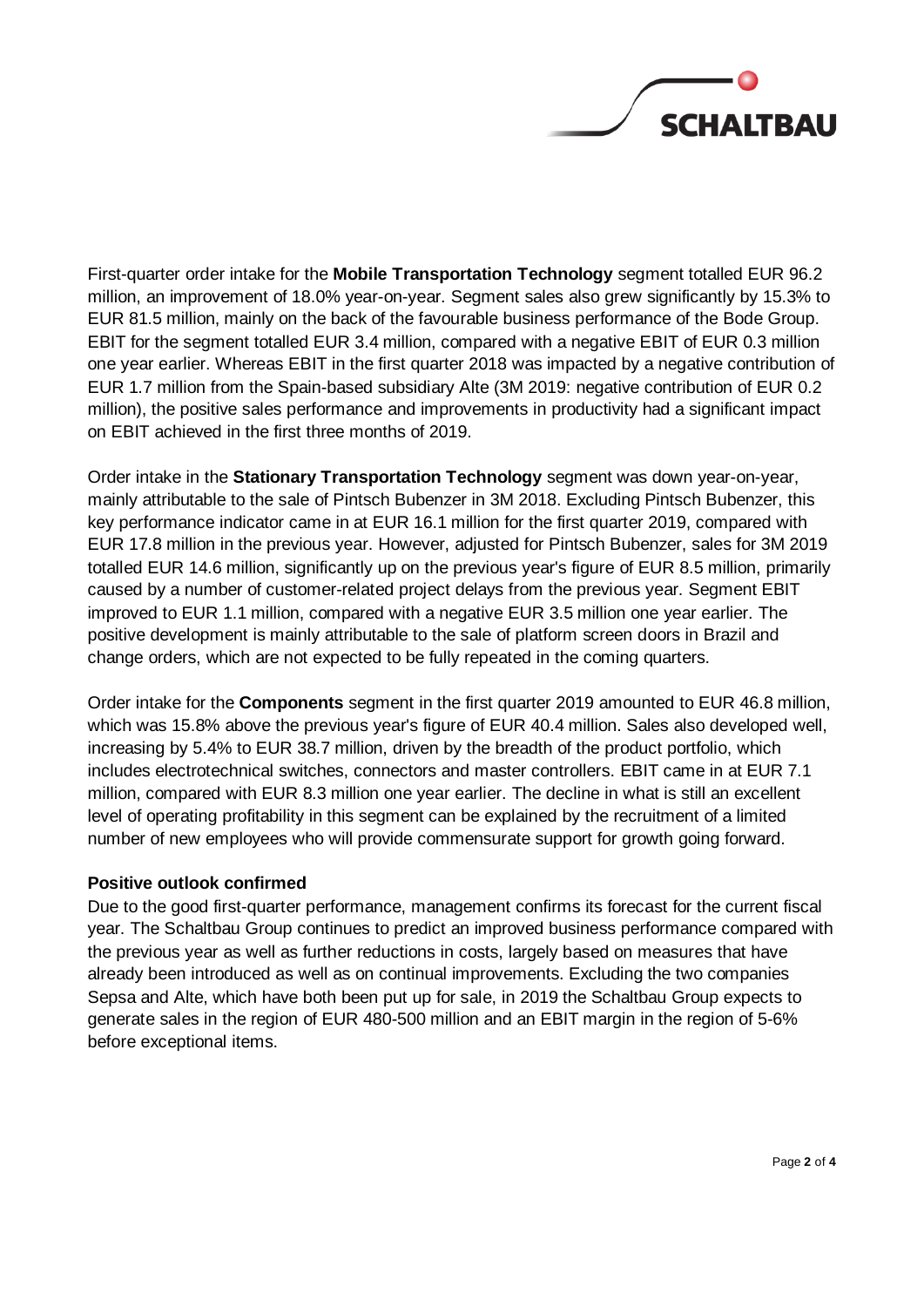

| In EUR million, unless otherwise indicated | 3M 2019    | 3M 2018    | $\Delta$ absolute | $\Delta$ in % |
|--------------------------------------------|------------|------------|-------------------|---------------|
| Order intake                               | 159.1      | 149.2      | $+9.9$            | $+6.6$        |
| Order intake on a comparable basis*        | 152.5      | 134.6      | $+17.9$           | $+13.3$       |
| Order book (at end of period)              | 610.4      | 508.2      | $+102.2$          | $+20.1$       |
| Sales                                      | 134.8      | 124.2      | $+10.6$           | $+8.5$        |
| Sales on a comparable basis*               | 120.0      | 104.2      | $+15.8$           | $+15.2$       |
| <b>EBIT</b>                                | 8.4        | 2.0        | $+6.4$            | $+320.0$      |
| <b>EBIT</b> before exceptional items       | 9.1        | 3.4        | $+5.7$            | $+167.6$      |
|                                            | 31.03.2019 | 31.12.2018 | $\Delta$ absolute | $\Delta$ in % |
| Net financial liabilities**                | 110.1      | 100.1      | $+10.0$           | $+10.0$       |
| Equity                                     | 96.0       | 93.8       | $+2.2$            | $+2.3$        |
| Number of employees                        | 3,183      | 3,173      | $+10$             | $+0.3$        |

# Key figures from the consolidated financial statements of Schaltbau Holding AG, 3M 2019

\* Excluding the contributions of Pintsch Bubenzer, Sepsa and Alte; Pintsch Bubenzer was deconsolidated due to its sale on 1 March 2018; Sepsa and Alte have been put up for sale

\*\* Excluding lease liabilities

Further details on the results of 3M 2019 are available with immediate effect in a presentation on the Schaltbau website at: [www.schaltbaugroup.com.](http://www.schaltbaugroup.com/) Results for the first half of 2019 will be published on 31 July 2019.

**Contact** Wolfgang Güssgen Head of Investor Relations & Corporate Communications Schaltbau Holding AG Hollerithstraße 5 81829 Munich **Germany** T +49 89 93005-209 [guessgen@schaltbau.de](mailto:Guessgen@schaltbau.de) [www.schaltbaugroup.de](http://www.schaltbaugroup.de/)